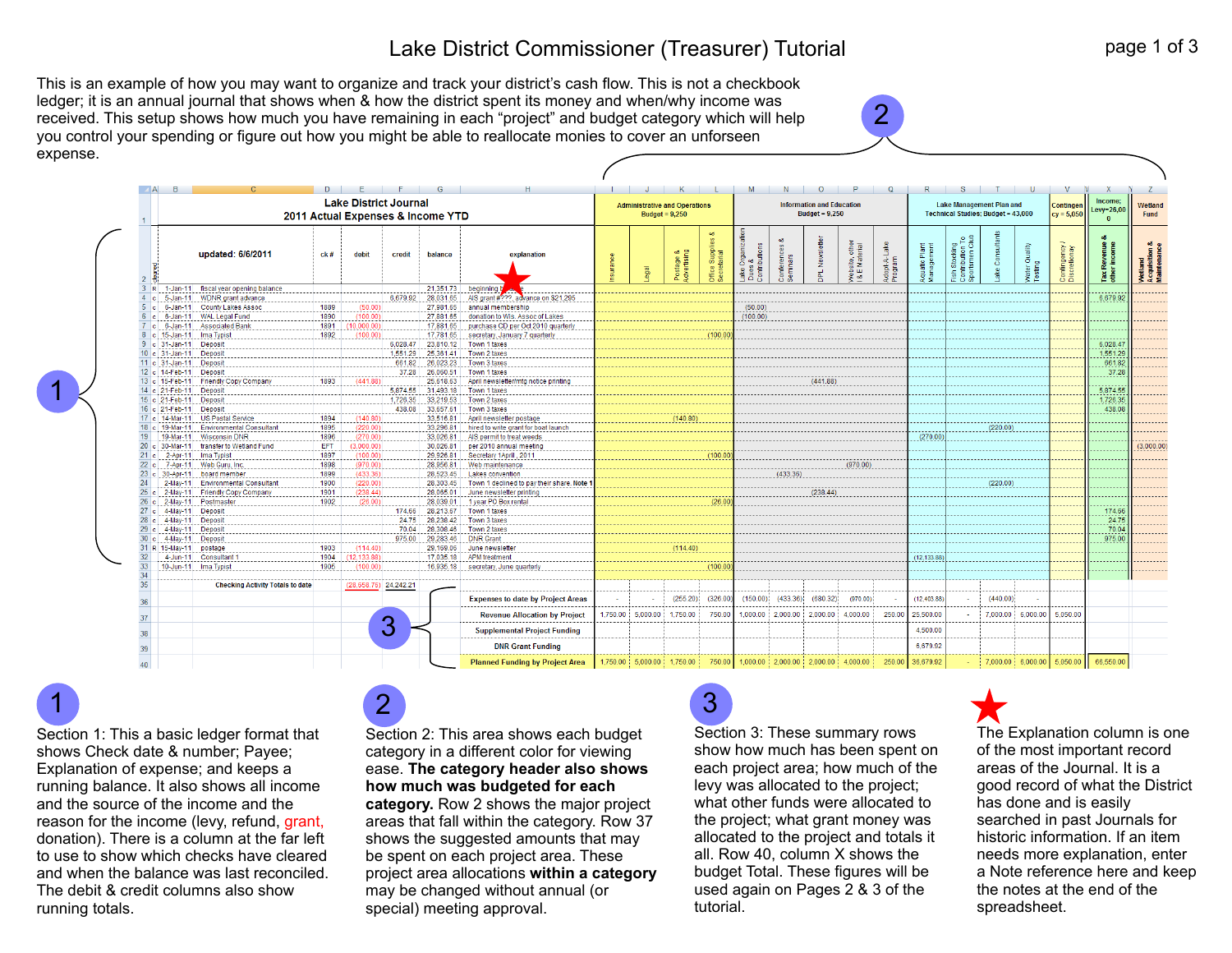This is the future expenses portion of the Journal. At the beginning of your Fiscal Year everything will be in this section except your opening balance. This information is a combination of previous year's expenditures and new projects that were approved at the annual meeting. The amounts in this section are "best guesses" in most cases. At each quarterly meeting the treasurer must list which items on this list he anticipates will come due during the ensuing quarter and ask the board to approve payment of those items so they can be paid in a timely manner. The approval doesn't need to be for specific amounts, but can be stated, *"...for the items listed in a total amount not to exceed..."*.

When an item on this list is completed, it is removed from the bottom and a corresponding entry is made on the upper portion. This list will also change as new projects come up and costs are refined, but when used in conjunction with the upper portion of the spreadsheet it will give everyone a clear picture of where the district stands in relation to their budget.



5

4

Row 64 (on this example) shows a total of the actual expenses from the upper

portion and the anticipated expenses from this lower portion.

Row 65 shows how much of the amount budgeted for the project is still available.